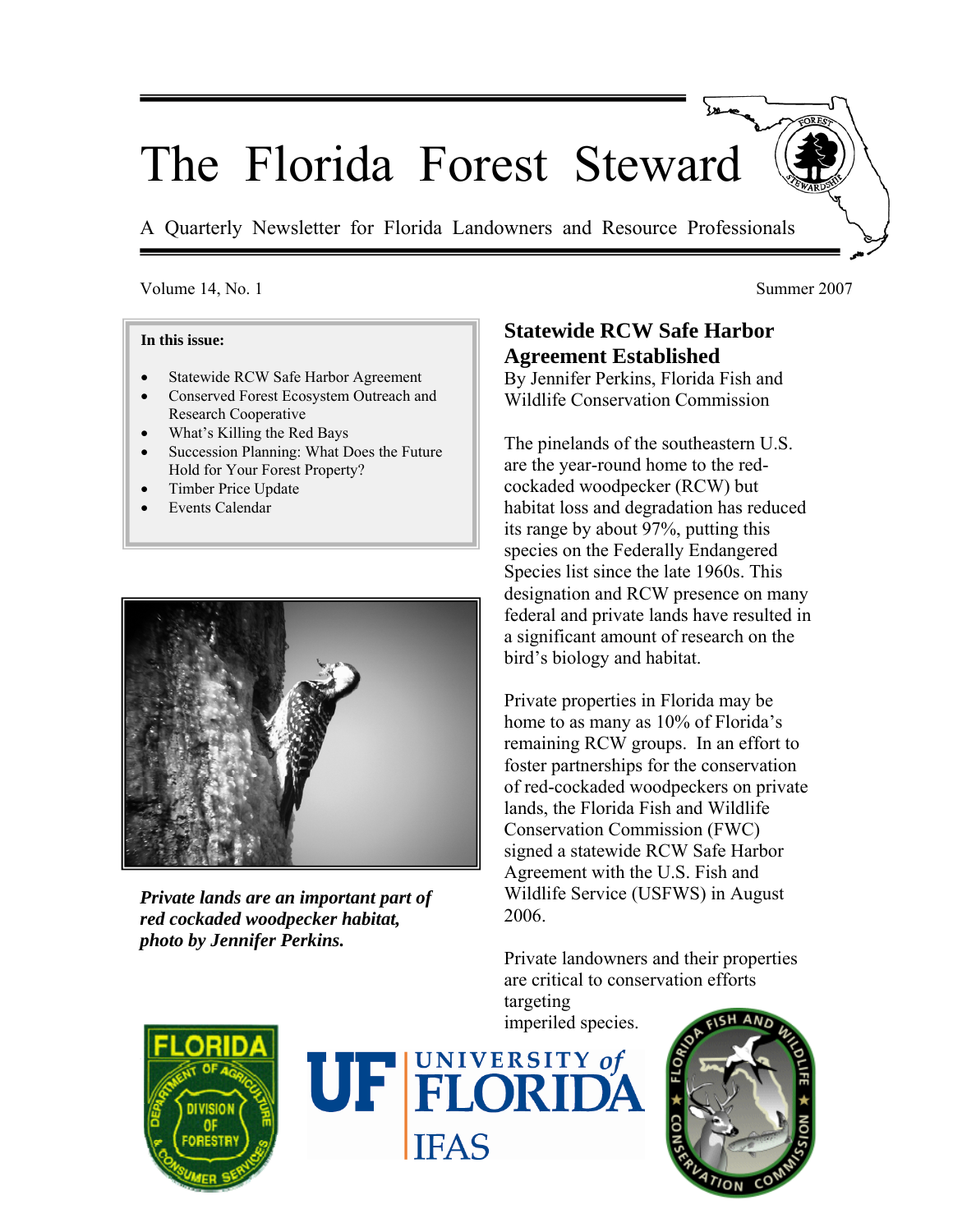Many private landowners are good land stewards who already conserve wildlife through their management efforts, but providing habitat for wildlife becomes an obligation when species listed under the Endangered Species Act (ESA) occur on the property. For this reason, the ESA effectively creates a disincentive to private landowners who are often concerned about land use restrictions that may occur if listed species colonize their property or increase in numbers as a result of land management. This disincentive causes some landowners to avoid or limit land management practices that could otherwise enhance or maintain habitat for listed species. Some landowners even destroy unoccupied habitat to prevent occupation by listed species – even when they would otherwise prefer to keep habitat intact.

#### **So why would I want to bother with RCWs?**

The *Safe Harbor Program* was created to address these legitimate concerns. The concept was created by a cooperative effort between the USFWS and Environmental Defense, a nongovernment organization. The first Safe Harbor Agreement was established for the RCW in the sandhills of North Carolina. Participation in a Safe Harbor program assures landowners that their voluntary conservation actions will not result in increased land use restrictions in the future.

Here's how it works: under Florida's RCW Safe Harbor Agreement, a landowner is only required to protect the number of RCW groups present on the property (along with a minimum amount of foraging habitat) at the beginning of

the agreement. This is termed the baseline responsibility. If a landowner increases the number of RCW groups on his/her property, for example, he/she is not legally obligated to protect these "surplus" groups. At any time – and with a 60-day notice to FWC – a landowner can alter the habitat of these "surplus" groups. In return for these regulatory assurances, the landowner agrees to conduct certain management activities such as prescribed burning, midstory hardwood reduction, and/or thinning of dense pine stands. Managing for RCWs promotes a healthy forest and is usually compatible with quail management, timber harvesting, and cattle ranching. Florida's RCW Safe Harbor program is available to landowners with habitat that is occupied by RCWs, or is likely to be suitable RCW habitat. Safe Harbor agreements are especially beneficial to landowners who want to maintain mature, open pine forests within or near established RCW populations.

#### **What if I want out or want to sell my property?**

Involvement in the program is completely voluntary and participating landowners may cancel the agreement at any time with a 60-day notice to FWC. The agreement is also transferable to a new owner if the property is sold. If the new owner signs a Safe Harbor Agreement, he/she will assume the same baseline responsibility as the original landowner. Thus, under a Safe Harbor Agreement, property value would not diminish if "surplus" RCW groups are grown. Involvement in Florida's RCW Safe Harbor Program in no way limits landowners' rights to sell their land.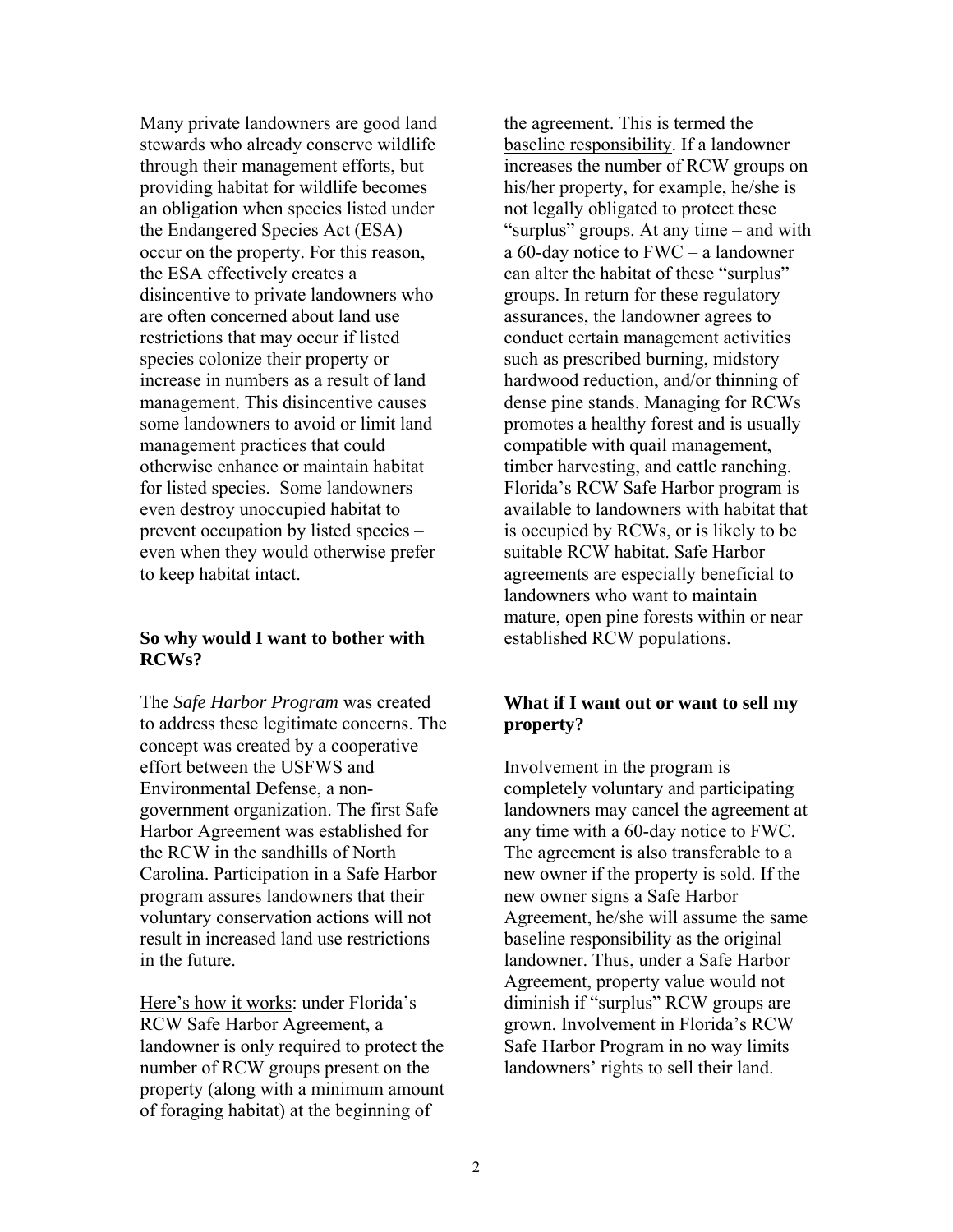#### **What about red tape and getting some assistance?**

Private landowners who sign up for this program will be included under FWC's umbrella permit. Inclusion under the umbrella permit is a streamlined process for landowners because most of the red tape is handled by the FWC. There are also many state and federal programs that can assist landowners in achieving their management objectives and conserving RCWs. Cost-share funds are available under programs such as FWC's Landowner Incentives Program (LIP), the USFWS' Partners for Fish and Wildlife Program (PFW), or through the Natural Resource Conservation Service's Wildlife Habitat Incentives Program (WHIP) or the Environmental Quality Incentives Program (EQIP). Also, new legislation will be introduced to Congress this year aimed at giving tax credits to private landowners who are willing to establish conservation easements or agree to restore, enhance or manage listed species habitat on their lands. The bill would also expand tax credits for landowners participating in furthering recovery plans under the ESA and would exclude from taxable income certain federal cost-share payments that landowners receive under other conservation programs. (See Idaho Senator Mike Crapo's website for more about these initiatives – [http://crapo.senate.gov/media/newsreleas](http://crapo.senate.gov/media/newsreleases/release_full.cfm?id=266590) [es/release\\_full.cfm?id=266590](http://crapo.senate.gov/media/newsreleases/release_full.cfm?id=266590))

#### **How do I sign up?**

If you are interested in a Safe Harbor Agreement for RCWs on land you own or manage and/or are interested in learning more about the program, please contact:

Jennifer Perkins RCW Safe Harbor Coordinator Florida Fish and Wildlife Conservation **Commission** 1239 SW  $10^{th}$  Street Ocala, FL 34474 Office: (352) 732-1225 x101 [jennifer.perkins@myfwc.com](mailto:jennifer.perkins@myfwc.com)

## **Conserved Forest Ecosystem Outreach and Research Cooperative**

By Dr. Shibu Jose, University of Florida School of Forest Resources and Conservation

The University of Florida School of Forest Resources and Conservation and Department of Wildlife Ecology and Conservation announce the formation of a new research and outreach cooperative called Conserved Forest Ecosystem Outreach and Research (CFEOR). The mission of CFEOR is to develop and disseminate knowledge needed to conserve and manage Florida's forests as healthy, working ecosystems that provide social, ecological and economic benefits on a sustainable basis.

The 10 founding members of CFEOR are: Florida Division of Forestry, Florida Fish and Wildlife Conservation Commission, Florida Park Service, Florida Wildlife Federation, National Forests in Florida, The Nature Conservancy, Northwest Florida Water Management District, Suwannee River Water Management District, St. Johns River Water Management District, and UF School of Natural Resources and Environment.

Mike Long, Director of the DOF, is the chair of the Steering Committee and new members are being actively recruited including other agencies, industry,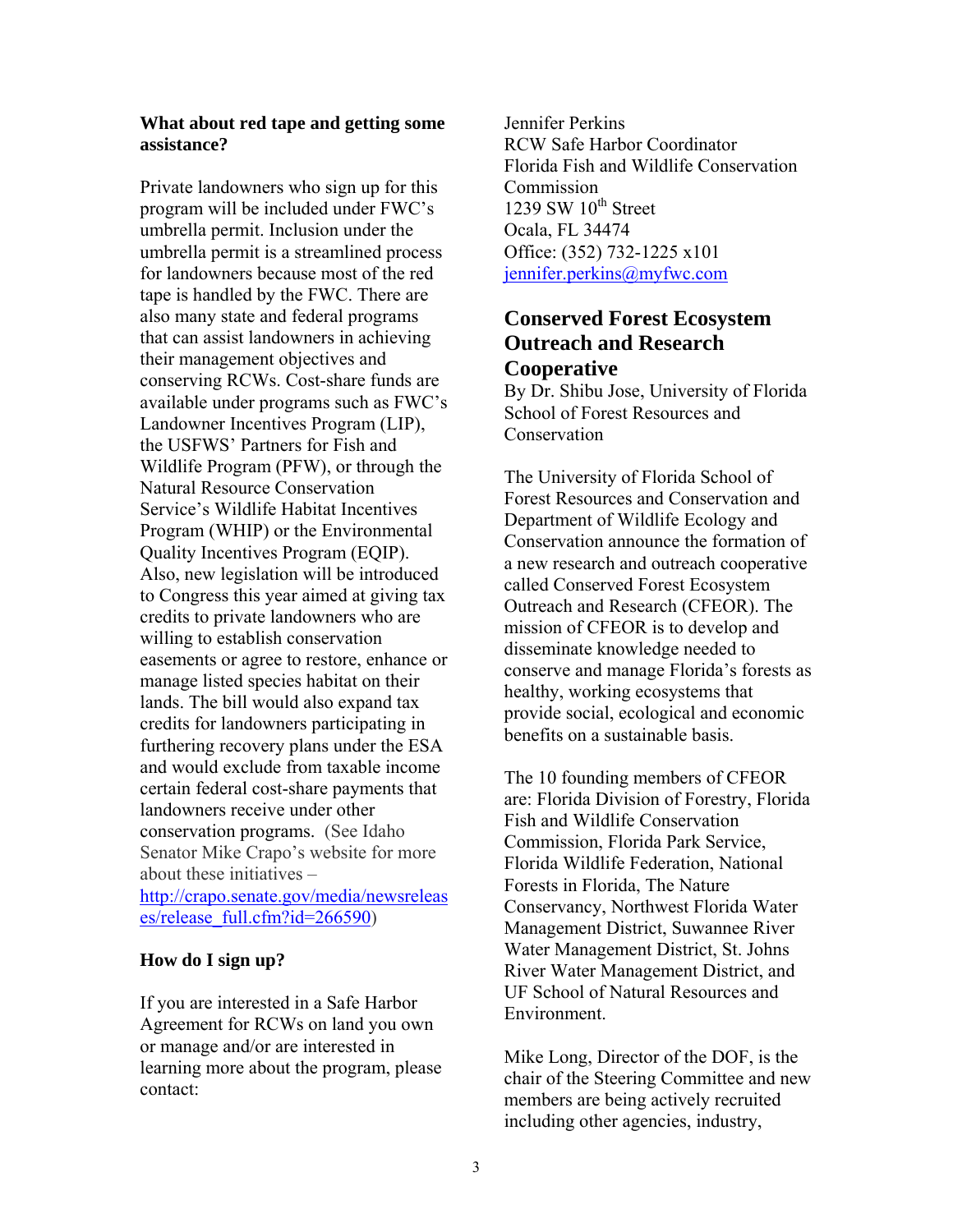consultants, private landowners and municipalities. These organizations will be working collectively with scientists from the University of Florida's Institute of Food and Agricultural Sciences and other UF units to address a wide range of issues including:

•Restoring Florida forest ecosystems;

•Evaluating water quality and quantity;

•Valuing forest ecosystems;

•Assessing visitors & recreation management strategies;

•Promoting biodiversity, wildlife and fish populations;

•Controlling invasive, exotic species; •Cost effective conservation planning through public-private ventures; •Exploring innovative market

opportunities;

•Understanding and using prescribed fire; and

•Enhancing threatened and endangered species.

University leadership for CFEOR will come from four co-directors: Dr. Janaki Alavalapati (SFRC, Economics and Policy), Dr. Shibu Jose (SFRC, Ecology), Dr. Taylor Stein (SFRC, Recreation and Ecotourism) and Dr. George Tanner (Wildlife Ecology and Conservation). If you would like to learn more about CFEOR, please email Dr. Shibu Jose at sjose@ufl.edu.

#### **What's Killing the Red Bays?**

By Bud Mayfield, Entomologist, Florida Division of Forestry

Two trees in the laurel family, namely red bay (*Persea borbonia*) and sassafras (*Sassafras albidum*) are dying rapidly in coastal areas of South Carolina, Georgia and Florida. The cause is what has become known as **Laurel Wilt Disease**  (because it seems to favor plants in the

laurel family): a fungus (*Ophiostoma sp.*) vectored by an Asian ambrosia beetle (*Xyleborus glabratus*). Both the beetle and fungus are recent introductions into the United States. At the present time there is no known method to halt the spread of this disease.

#### **History**

In 2002 the Asian ambrosia beetle was discovered for the first time in a monitoring trap near Savannah, Georgia. The beetle is a native of India, Japan and Taiwan. By late 2003, red bay trees were dying in coastal South Carolina; the beetle was found on those dead and dying trees and was suspected to be related to the mortality. Sassafras trees were also impacted. The *Ophiostoma* fungus was also found in all diseased trees and inoculation experiments confirmed the fungus was the cause of mortality. Examination of the beetle confirmed the fungus was present in all examined beetles. Evidence strongly suggests the beetle was the vector for moving this fungus from tree to tree.

#### **Will the disease affect other trees?**

Other trees in the laurel family include swamp bay, silk bay, avocado, pondspice (*Litsea aestivalis*) and southern spicebush (*Lindera melissifolia*), a federally endangered species. In the field, the pathogen has been recovered from dying sassafras, southern spicebush and pondspice (these finds were in GA and SC). The pathogen and the redbay ambrosia beetle have also been recovered from a dead avocado seedling, one of several we planted in Jacksonville for monitoring purposes (causality of death in this instance was uncertain and further monitoring/testing of avocado is ongoing). What the level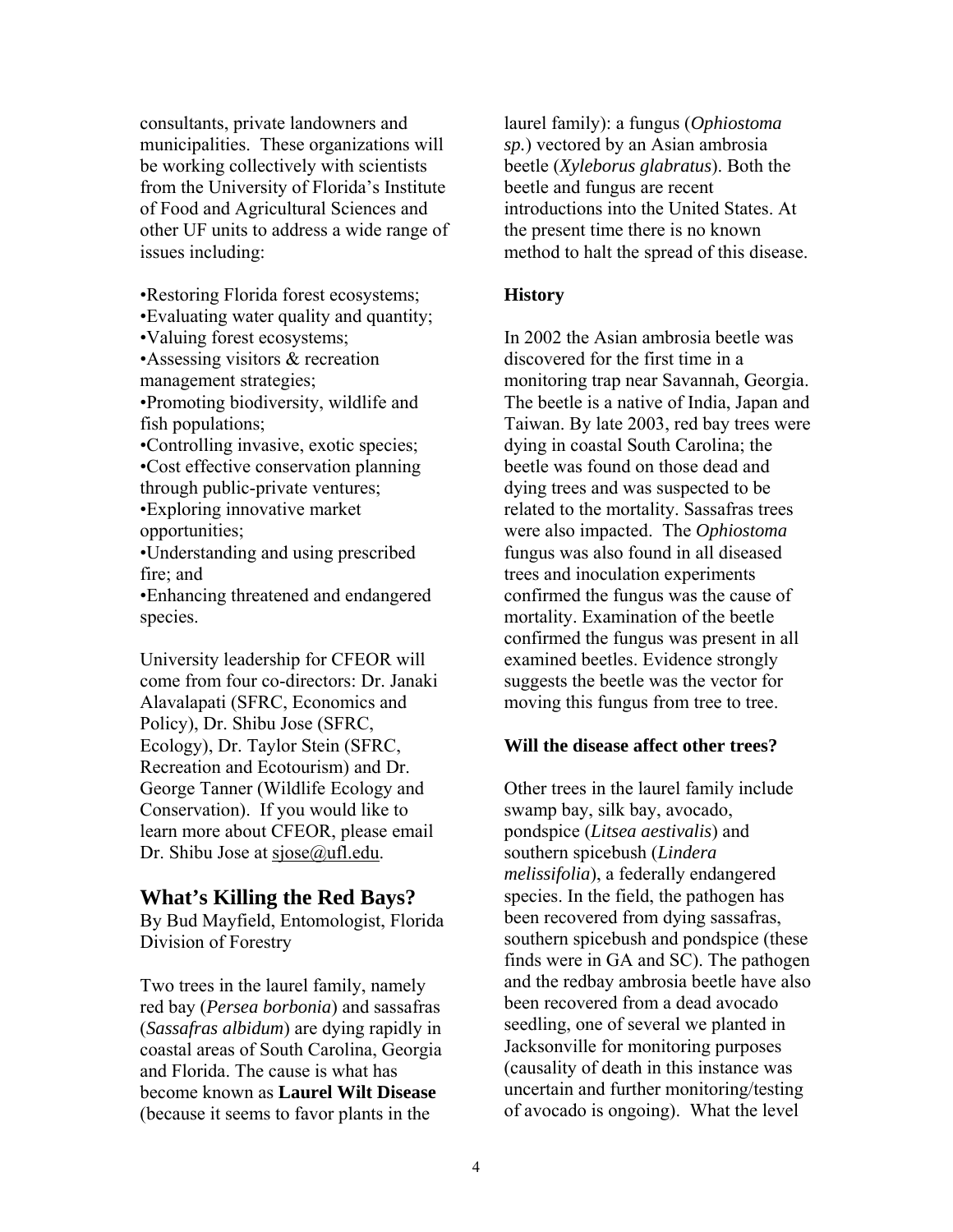of impact will be on these species in the field is uncertain; seedlings of several species in the Lauraceae that have been artificially inoculated in the lab (USDA Forest Service) become diseased.

#### **What are red bays good for?**

The seeds of red bay are eaten by turkeys, quail, deer, songbirds and bears. Red bays are host plants to three butterflies: palamedes, Schaus and spicebush swallowtails. The palamedes is obligate to the red bay as the eggs are laid on the leaves and the emerging caterpillar eats the leaves. Red bays have limited commercial use but the wood is sometimes used in cabinetry and boat building and the trees are occasionally used in landscaping. Leaves are used in Southern cooking to flavor gumbos.

#### **Beetle and fungus biology**

Much about the biology and disease cycle is still uncertain and/or unstudied but this is what is understood so far: the vector for the *Ophiostoma* fungus is an ambrosia beetle. There are 20 species of ambrosia beetles in the U.S., nine of which are exotic and eight of these cause no economic or ecological harm. Ambrosia beetles are usually attracted to dying trees but the Asian variety seems to attack healthy trees. The beetle burrows into the cambium layer and deposits the fungus which then multiplies, inhibiting the tree from moving water and nutrients. The beetle may leave the tree after the initial visit, but once the tree dies, a large number of beetles return to the infected tree to eat the fungus. It may take only a single beetle visit to inoculate the fungus into the tree.

#### **Rate of spread**

The initial observation of dead red bay trees in South Carolina was in late 2003. By 2005, the beetle and disease were confirmed in seven counties in northeast Georgia, five counties in South Carolina and Duval County in Florida. The spread of the disease to Florida happened without the disease being observed in southern Georgia. By the end of 2006, the disease had spread to five counties in South Carolina, 15 counties in Georgia and eight counties in Florida. One of the counties in Florida, Indian River County, is approximately 140 miles south of any known infestation. Researchers in South Carolina estimate the rate of spread is approximately 20 miles per year. The rate of spread in Florida far exceeds this estimate. Transportation of the beetle via inadvertent human actions (e.g. in firewood, in shipment of timber products, or stuck on a vehicle or train) over distances greater than the flight distance also seems to be occurring.

#### **Can it be stopped?**

Unfortunately there is currently no method to control the disease but efforts can be made to slow down the spread of the disease through sanitation and limited movement of infected plants. This could be supplemented by chemical control in limited circumstances (high value trees) if products and techniques are eventually demonstrated to be effective. Research trials evaluating some systemic fungicides are now being initiated. Slowing the spread of the disease could buy some time for the development of longer-term solutions like biological control, genetically-resistant trees, or improvements in mechanical and chemical controls.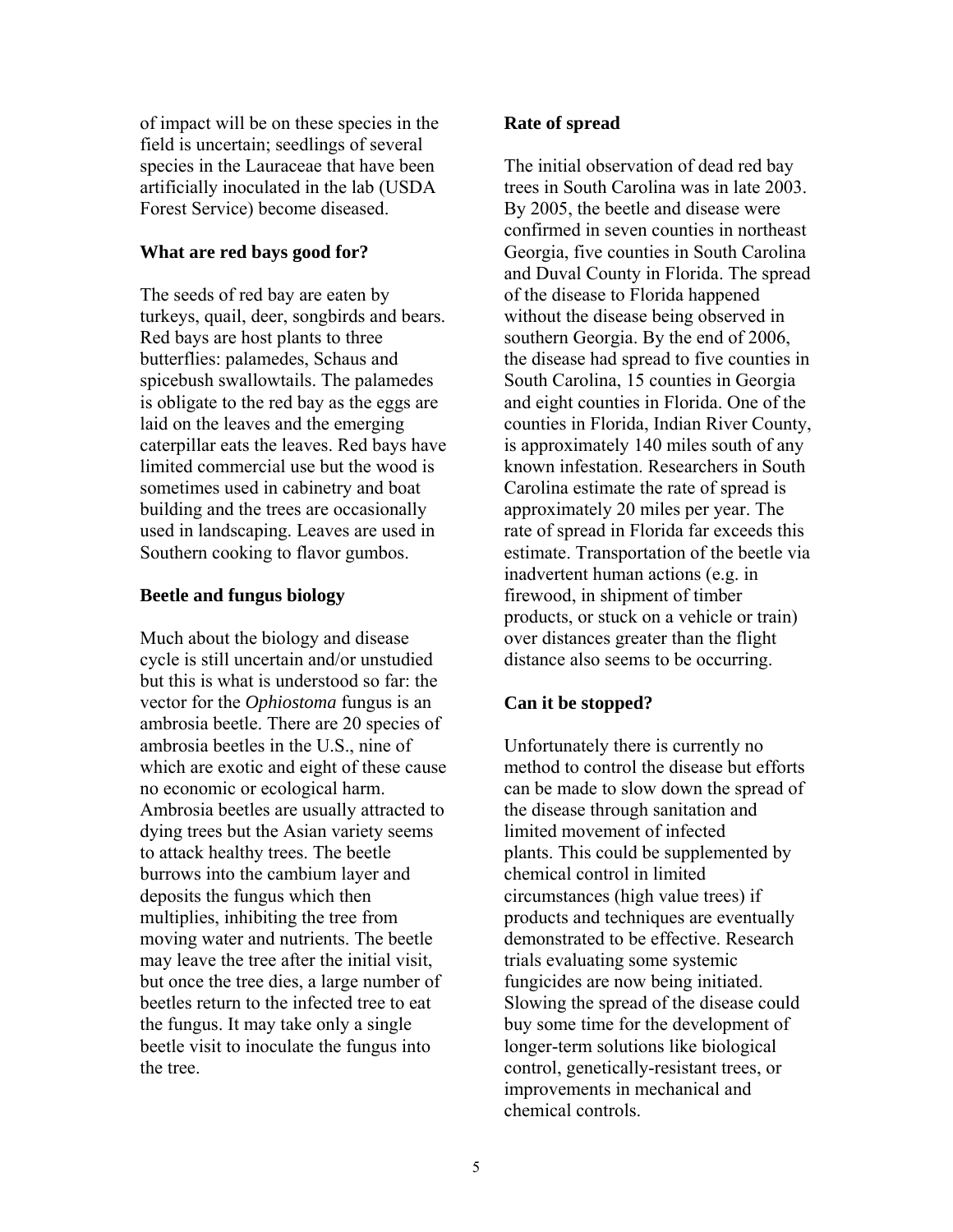Monitoring plots on Ft. George Island (Duval County, Florida) show 92 percent mortality of red bay trees. All red bays above 6 inches in diameter have died. Given this mortality rate, one researcher has characterized this as an ecological disaster. While no one was willing to predict the long term impact of the loss of red bays (and possibly other laurel species), all researchers agreed it will have major impacts including changes in fire behavior, loss of dependent species and probable economic consequences.

In light of the possibility of losing red bay, seed collection efforts are being initiated by the USDA Forest Service National Seed Laboratory. Seeds will be put in long-term cold storage for potential reintroduction in the future, if and when red bay goes extinct in the field and the vector/pathogen die out due to lack of hosts. These types of seed collections are already underway for other species threatened by exotic pests (like ash and hemlock).

The Florida contact for information about this disease is Dr. Bud Mayfield, Florida Division of Forestry, (352) 372- 3505 x119, [mayfiea@doacs.state.fl.us](mailto:mayfiea@doacs.state.fl.us)

## **Succession Planning: What Does the Future Hold for Your Forest Property?**

By Chris Demers, University of Florida School of Forest Resources and Conservation

This year's Master Tree Farmer miniseries, "Preparing for the Next Owner" explored issues that are heavy on many landowners' minds and they are therefore prominent on the radar screen of extension foresters, agency foresters, landowner and industry associations and others who serve this important group of citizens. The reality is this: millions of acres of family-owned forest land will change hands in the United States within the next decade and many of these transfers will happen with virtually no planning. Although many landowners wish to keep their land in the family and pass it on to the next generation, few have taken the necessary steps to make that happen. The USDA Forest Service projects that, nationwide, about 23.2 million acres of forestland will pass out of forest use over the next 50 years. Most of these acres will be privately owned, nonindustrial forest lands converted to residential subdivision.

In many cases succession planning is the missing link in the chain of intended land tenure and management that landowners may envision. Succession planning is a challenging set of tasks that involves legal, economic, environmental and social issues. Estate planning is an important part of the process but estate planning alone will not ensure that the property will be owned and managed as you envision it to be. When forest land is at stake, differences among family members in values, goals and management skills can lead to unintended results. Deliberate communication and planning that involves the entire family is needed to ensure that each member's values are understood and the transfer of the property to the heirs is equitable. To complicate matters, many family forest lands are located at the edge of metropolitan areas where development pressure and associated tax burdens compound the challenge of planning for the property's future.

*-continues after workshop announcement-*